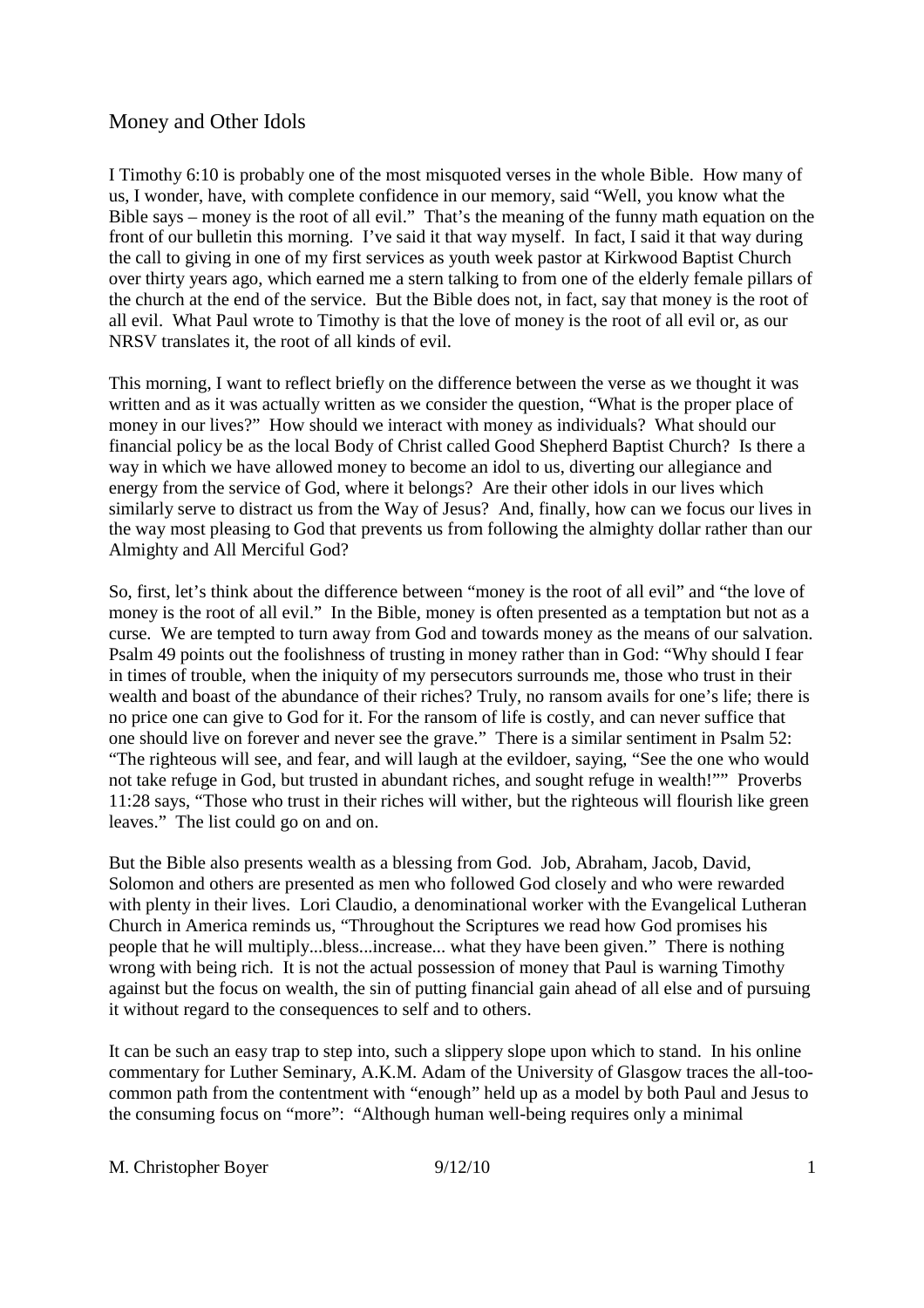economic basis (as in, "if we have food and clothing we will be content with these," in 6:8), the transition from basic food and clothing to nice food and clothing, and from there to stylish clothing and rich food, takes place gradually. We are not likely to observe the progress from need to desire, especially when that transition involves ourselves and our loved ones. Yet praiseworthy as is the concern to see one's family and friends well-nourished and healthy, therein lies many pitfalls. For instance, the determination to see one's family amply fed and equipped contributes to the anxious concern to be a good provider, exactly the sort of anxiety Jesus inveighed against in the Sermon on the Mount. It may slide from the desire to see one's family well-fed and clothed to seeing them more well-fed and clothed than others (the sort of temptation Jesus warned against, saying that the gospel constituted all who accept and live by it into a new, expansive family). And of course, as this letter points out, the eagerness to be rich opens the door to putting that goal ahead of faithful commitment to God (as Jesus said, "You cannot serve both God and Mammon")."

Of course, to be content with "enough" is a terribly counter-cultural concept. It was for the first century audience and it is even more so for us. Our culture is built around ever increasing consumption. If you watch, listen to or read coverage of economic matters in our country, you will find that one of the leading economic indicators about which financiers worry so much is not the simple measurement of Gross National Product, but rather the growth or lack thereof of the same. On an individual level, that translates into constant hectoring by advertising that bombards us daily with encouragement to buy more, eat more, take on more debt and continually set our sights on a higher and higher standard of living. But this is not what Jesus or Paul called for. When Paul writes to Timothy about contentment, he is echoing his own words to the Philippians: "I have learned to be content with whatever I have. I know what it is to have little, and I know what it is to have plenty. In any and all circumstances I have learned the secret of being well-fed and of going hungry, of having plenty and of being in need. I can do all things through him who strengthens me."

It is easier, we might say, to be content with enough if we have enough. But what, really, is enough. Paul reduces it to food and clothing. I think most of us would add shelter to that list. But isn't that really all that is necessary for life, combined with the love of God and God's people? We are so terribly rich in this country, all of us, compared either to our brothers and sisters in the first century or with the majority of the global Body of Christ in the twenty-first century. It is really to us, all of us, that Paul is writing when he gives Timothy his message for those who are rich by the standards of the present age. We should not be setting our hopes on the uncertainty of riches, waiting for our ship to come in, waiting for the market to rise, waiting for our number to come up. Instead, we should be putting our focus on our relationship with our Loving Creator and on loving our neighbors as ourselves. We are those upon whom Paul calls to do good, to be rich in good works, generous and ready to share.

If that is how we are called to relate to money as individuals within the Body of Christ, how does this impact our collective behavior as Good Shepherd Baptist Church? I want to offer some perspectives this morning not only as your pastor but also as a career non-profit administrator. Those of you who were not closely involved in the process of my calling, which began six years ago this month, may not be aware that in my previous career I was regarded in the non-profit community as a "fixer," that is to say as someone who could be hired or transferred to take on a

M. Christopher Boyer  $9/12/10$  2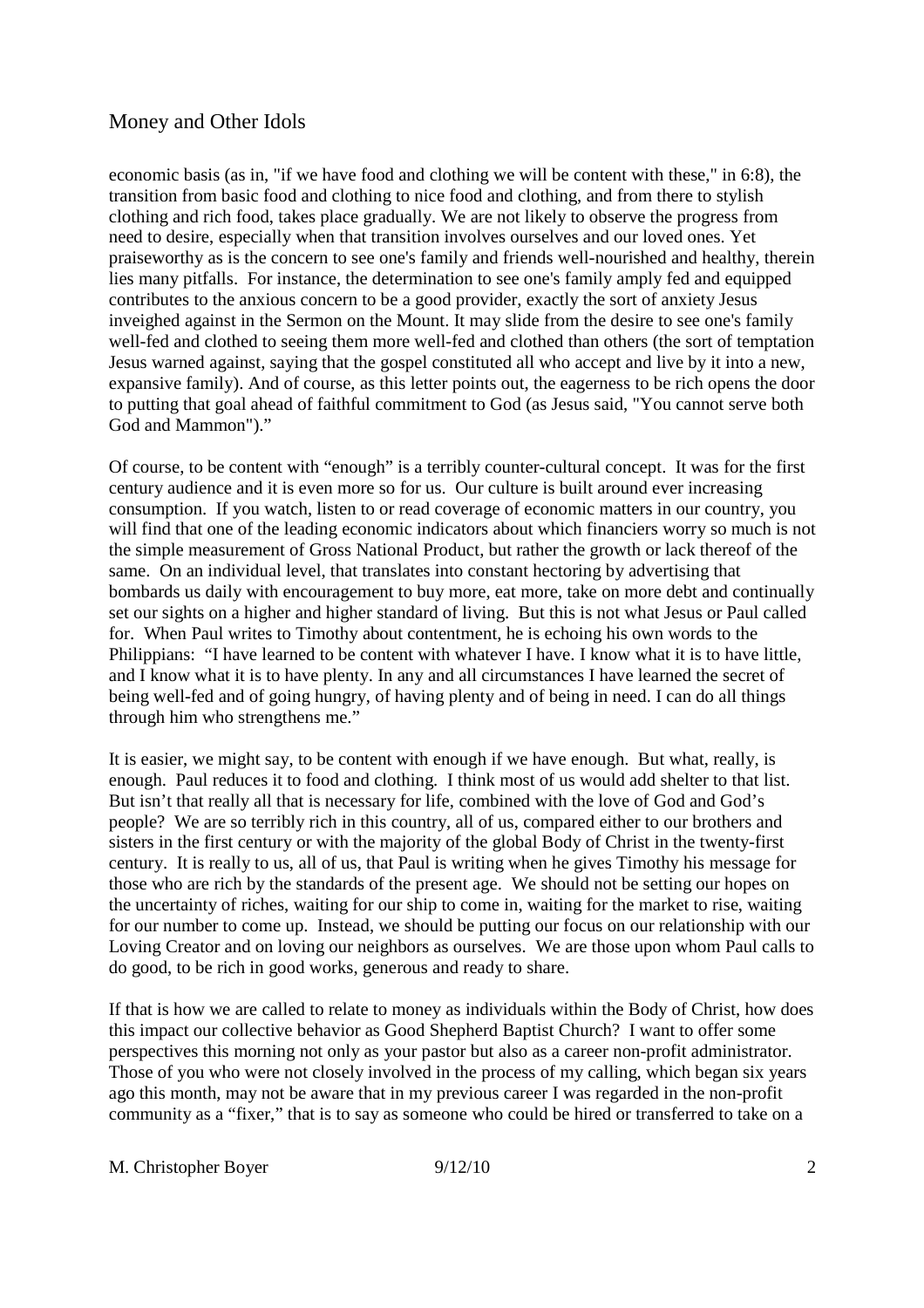department or an organization in distress, particularly in financial distress, and get things turned around in short order. In that career, I was entrusted with the reins of six different arts or social service institutions that were in deficit situations. In every case but one, I was able to greatly reduce or eliminate those deficits in short order. I know what it takes to move a non-profit to financial health and I know what it looks like when you get there.

One of the benchmarks that those in nonprofit work use to measure the financial health of an organization is cash on hand in operating and reserve funds. It is recommended that a nonprofit have at any time cash equivalent to three months worth of expenses or a quarter of the annual budget. I am pleased to say that at Good Shepherd, we currently have the equivalent of approximately seven months worth of expenses in cash on hand, over twice the commonly accepted measure for health. Incidentally, we have been at approximately this same level since I arrived in your pulpit, despite buying three furnaces, painting our building and making a number of other improvements.

What, you may well ask, is my point in this financial recitation? Am I suggesting that we all take a holiday from tithes and offerings? God forbid! Am I advocating that we begin to spend our reserve with abandon? Of course not, although I am honor bound to mention that I have known wise older Christians in my life who held that it was a sin for a church to keep financial reserves as it indicated a lack of trust in God and besides, money in the bank was not considered to be money that was doing God's work. But I am a fiscal conservative. In the last month, I have counseled both the arboretum committee and the deacons that we should delay further action on that project until somebody has had the time to do a pro forma budget showing that the wedding garden will not be an unaffordable white elephant. What I am suggesting is that we do not need to be timid in making financial decisions as we work together to discover God's plan for the future of this church. We have resources, we have proven financial discipline and we serve the owner of the cattle on a thousand hills, as the Scripture says. I have advocated in the past and will continue to suggest that we follow the lead of all the other churches with which I have been associated and work toward budgeting a congregational tithe; that is, a percentage of our general fund income, not special offerings, that is directed to mission work taking place outside of this congregation. We have encouraged each other to give to this church with the reminder that God loves a cheerful giver. I believe we need to live into that truth as a congregation as well. As long as we are truly seeking the will of God to guide our actions, I believe that God will provide.

Our attitude about money can be revelatory of other things to which we give allegiance over the allegiance which we owe to God. As A.K.M. Adam writes, "Any object of desire that overshadows a primary allegiance to God – be it sex, or status, or spiritual virtuosity – imperils the faithfulness that sustains our sharing in Jesus." All of these things mentioned by Adam, and money as well, can be idols for us. Our Psalm this morning is another scripture that focuses on the danger and foolishness of becoming infatuated with that which is made by hands to the detriment of our relationship with the Creator of All. Any human relationship, any human endeavor, any attainment may become an idol for us if we rely on that person, thing or idea to complete our notion of self rather than relying on God. Humans, it has been said, are born with a hunger for completion but the void at the center of that hunger is a God-shaped hole. No amount

M. Christopher Boyer 9/12/10 3